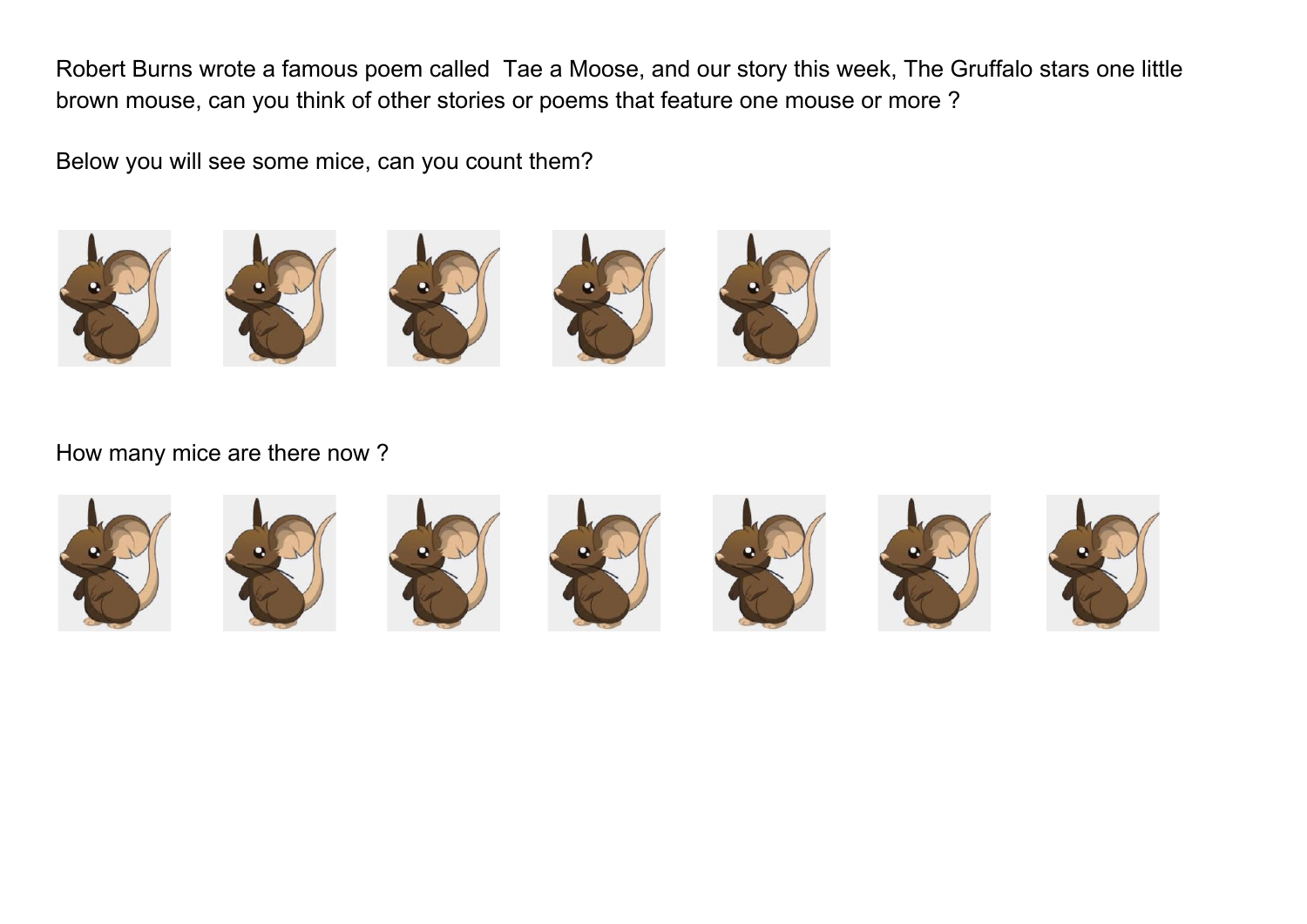How many brown mice can you see ? How many grey mice can you see?





Can you use the pictures above to answer these questions.

What number is the yellow mouse? Which numbered mice are eating cheese? What number is the purple mouse? What numbered mouse comes after the red mouse? What numbered mouse is before the purple mouse?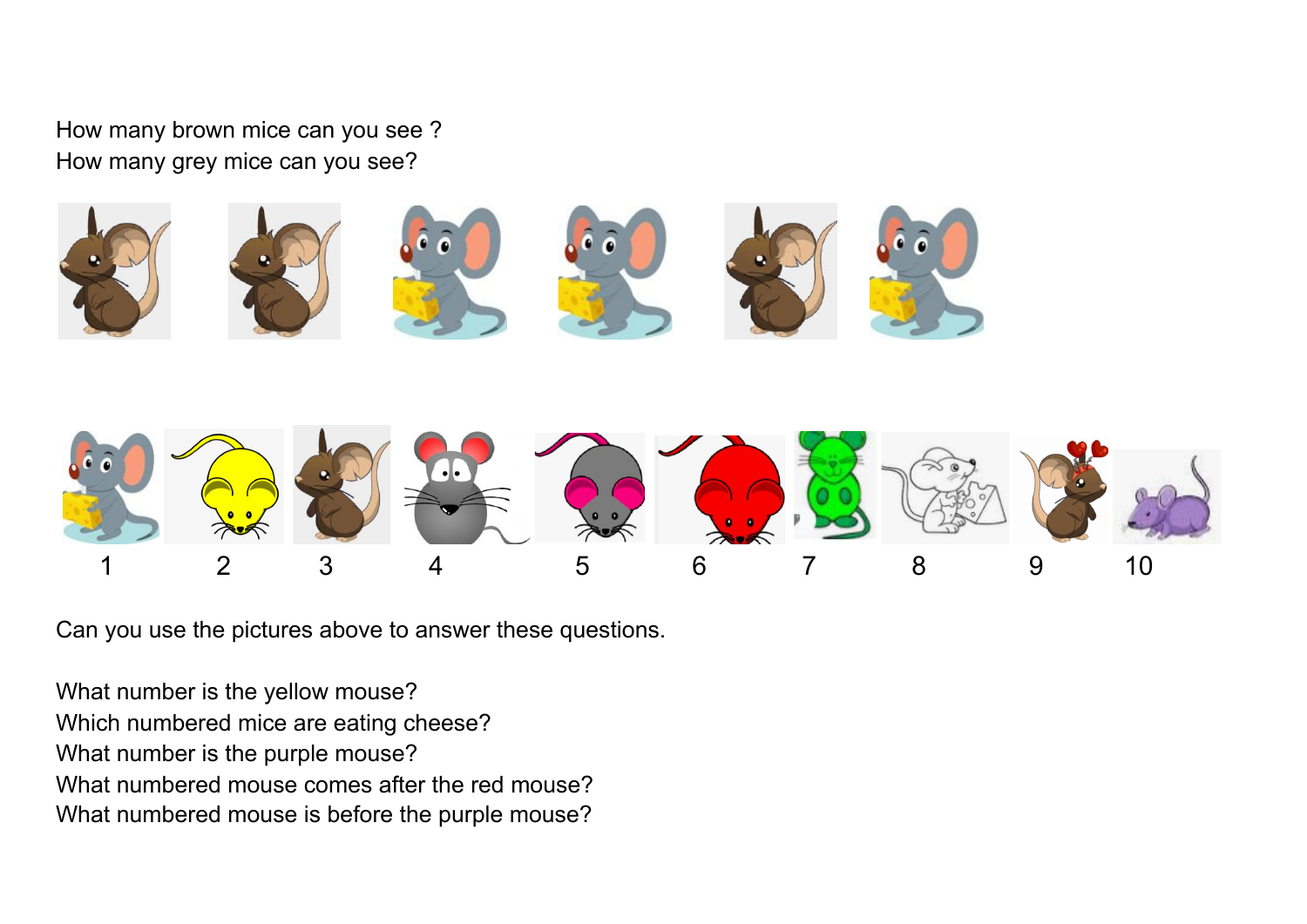

Which numbered mouse is missing above?



Can you work out which numbered mice are in the wrong places?